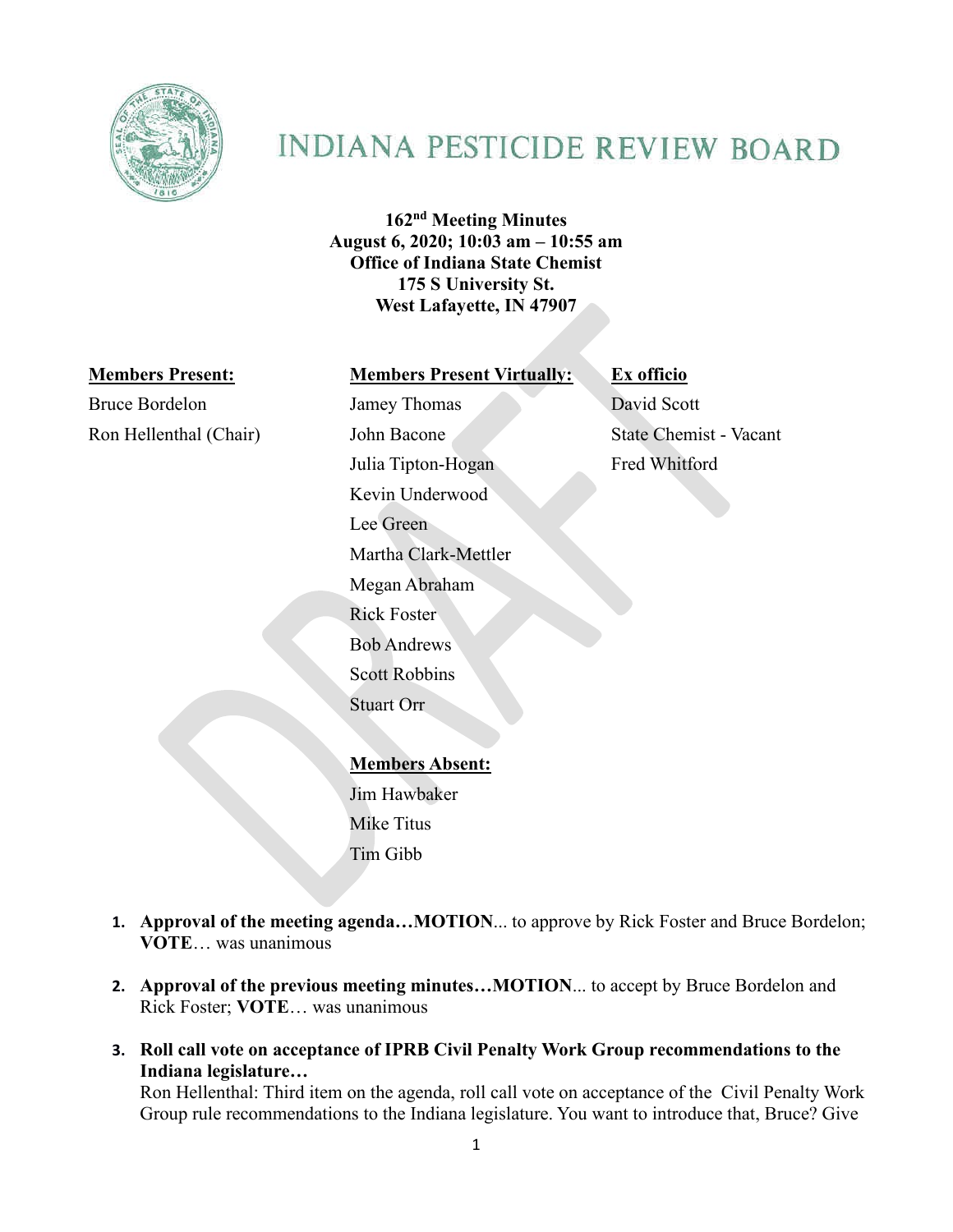Bruce: L.E., can you post the proposed document on the screen? Dave, you'll probably be as anyone to address this...

Dave Scott: Okay.

Bruce: I can introduce it, as the chair of that group. It's on the pesticide review board website as well. The civil penalty work group was established by the legislature last year and we met for the first time in May, had a little bit of a delayed start due to COVID, but once we got going, we made fairly rapid progress and we've come up with what we feel is a very good solution to the existing civil penalty rules that are in place. I'll turn it over to Dave Scott to let him give an overview of the new proposal.

Dave: Thanks, Bruce, I'm going to focus primarily on the changes that the work group made since the last meeting of the entire board earlier this year. The primary changes are relatively minor. Scroll down to the first yellow highlighted area. (Thanks, everyone for your patience.) This document has been posted on the review board meeting website, probably since about July  $18^{th}$ .

The first change we made is item number 6, distinguishing when the violation relates to storage of a mini-bulk container outside of secondary containment. And again in this language we are distinguishing between both mini-bulk containers which are designed to be portable and larger, permanent bulk containers which are meant to be permanent and stationary. We are also distinguishing between mini-bulk containers containing general use pesticides and those that contain restricted use pesticides. Previously those were lumped together but it was pointed out that there should be a distinction between those storing restricted pesticides versus general use, with a higher penalty to those containing the restricted products-- because they are often a threat to groundwater/water quality or to humans upon exposure. That's one of the changes made from the last meeting. Ron, do you want to ask for audience input one topic at a time or all together at the end?

Ron: Why don't we ask for comments or questions one at a time, since there's really only a handful.

Rick Foster: I have a question. Is it redundant to say "non-restricted general use" or is there a "restricted general use" or would general use be sufficient?

Dave: That's a great catch, Rick. It is redundant and it is redundant on purpose. General use is not an official term. They're either restricted or unclassified, but in general parlance, everyone refers to them as "general use" and we're just trying to make the distinction abundantly clear. But, yes, it is redundant.

Ron: Any other questions or comments? ...If not, let's go on to the next point.

Dave: The next item is section 7, this is a continuation of splitting out the general use mini-bulk pesticides from the restricted use mini-bulk pesticides, the reason this one looks a little bit different is that this category/grouping applies both to restricted min-bulk or any bulk pesticide container. The difference being if it is a large, permanent storage container that is uncontained, whether it be general use or restricted use, this is the penalty that would apply, in addition to mini-bulks containing restricted pesticides.

Rick (?) : Do we have a definition separating mini-bulk from bulk?

Dave: The question was, do we have a definition separating mini-bulk from bulk and we do, it's the containment rule, we make that clear. And, actually, I prefer to keep it this way in the event we have to tweak the definitions at some point, we don't have to tweak the statute.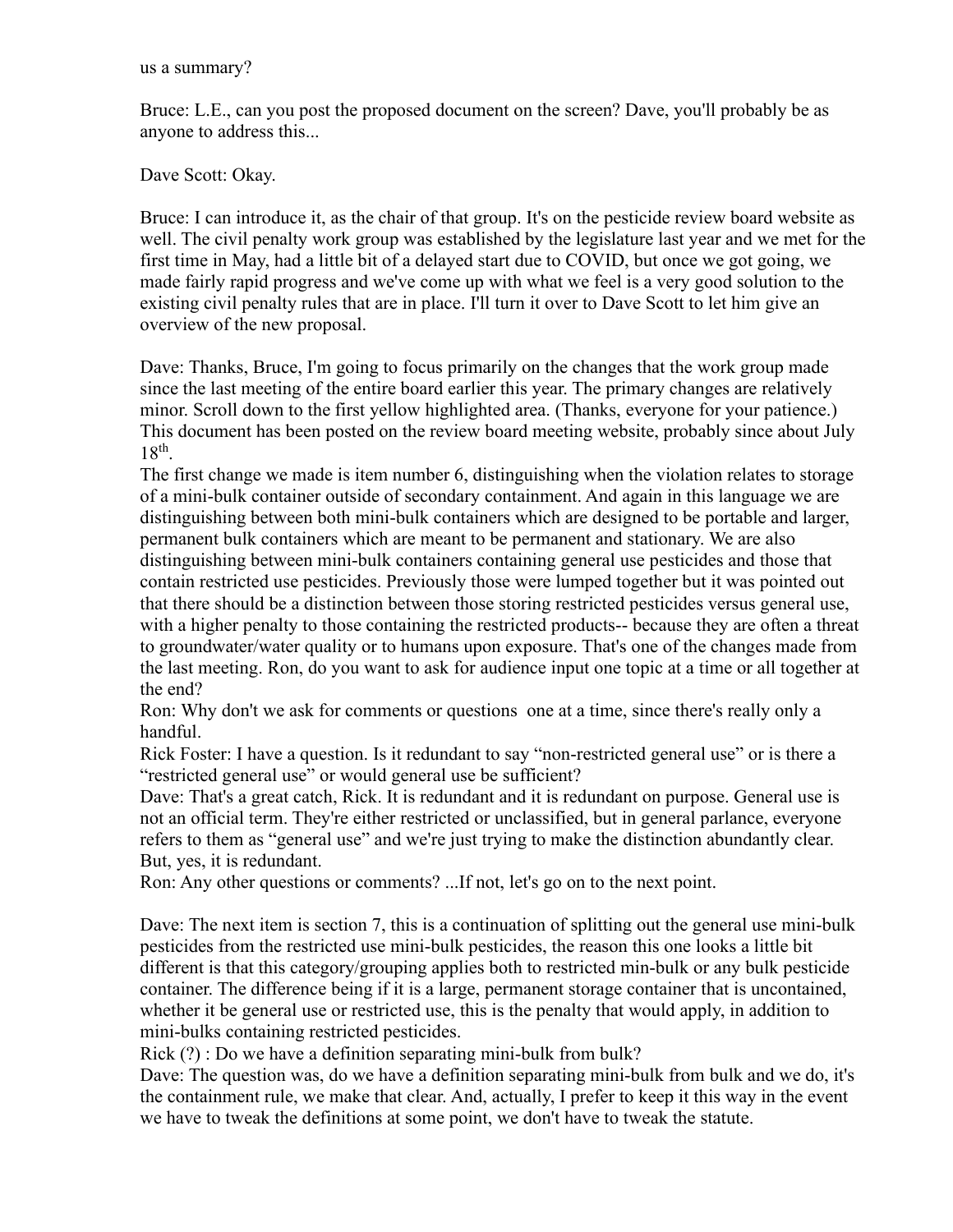In essence, as we did with the last issue we discussed, are there any questions or comments?

The next item, highlighted in yellow, as pointed out at the last review board meeting, as it was stated previously it wasn't clear if only one or all of these mitigating factors could be applied to a civil penalty fee, for example, could a violator only qualify for 20% mitigation or, if you did all three of these things, the penalty could be mitigated by 60%. The intent was to apply each that were applicable to the violation to a 20, 40, 60% reduction in fee. We have used the word "each" instead of "any" and we believe that clarifies the intent that all three could apply and the could be cumulative. Questions or comments on that change? Hearing none, we'll proceed.

This one, which I believe is the last (one more each in another section)-- this was pointed out in the last full board meeting. It was pointed out that we have a variety of off-label use penalties but we neglected to include an additional scenario, you could have the misuse of general pesticide with no resulting adverse effect, you could have the misuse of general pesticide with a resulting adverse effects, you could have the misuse of restricted use pesticide with a resulting adverse side effects, but we had failed to account for the possible misuse of restricted use pesticide without adverse side effects. So we inserted or added this number to account for that possibility.

As discussed at the last meeting, in practicality, it's probably rare that we would document the misuse of restricted use pesticide without adverse side effects –usually, no one calls us to come investigate if there is no adverse effect-- but it is possible. One of the most logical possibilities of such an occurrence might be failure to comply with worker protection requirements on a label for example... there's no obvious resulting document-able adverse effect, but it's still off label use. Any questions or comments on that change? Hearing none...

The final change is another incidence of changing "any" to "each" – this language is redundant from the last section and the purpose for the redundancy is we're talking about two different chapters of the statute, IC 15-16-4 that deals primarily with product registration and the rules and regulations and requirements under that and IC 15-16-5 which deals primarily with applicator certification and licensing and pesticide application, so there is a need to make it consistent from one chapter to the next. I'll ask if there are any questions or comments on this revision. Hearing none, I'll turn it back over to you, Ron or Bruce.

Ron: Any general comments or questions? None? Then a movement for adoption.

### **MOTION...** to approve by Bruce and Ron; **VOTE**… was unanimous

Ron: On behalf of the board, I would like to thank the members of the working group for, really, an extraordinary effort, bringing what might have been a very divisive discussion to what amounted to a consensus, including members of the regulated community. I truly think this was an enormously important product and I hope it will be received by the legislature in the spirit in which it has been provided.

Dave: Can I ask John Baugh to make a few comments on how the process will proceed with this recommendation at this point?

John: I have talked to Senator Leahy and representative Liesing, both are willing and want to carry the legislation. I told them we'd have language for them by September  $1<sup>st</sup>$ , I didn't want to over-promise, so it looks like we're going to be well ahead schedule for that. I will talk to them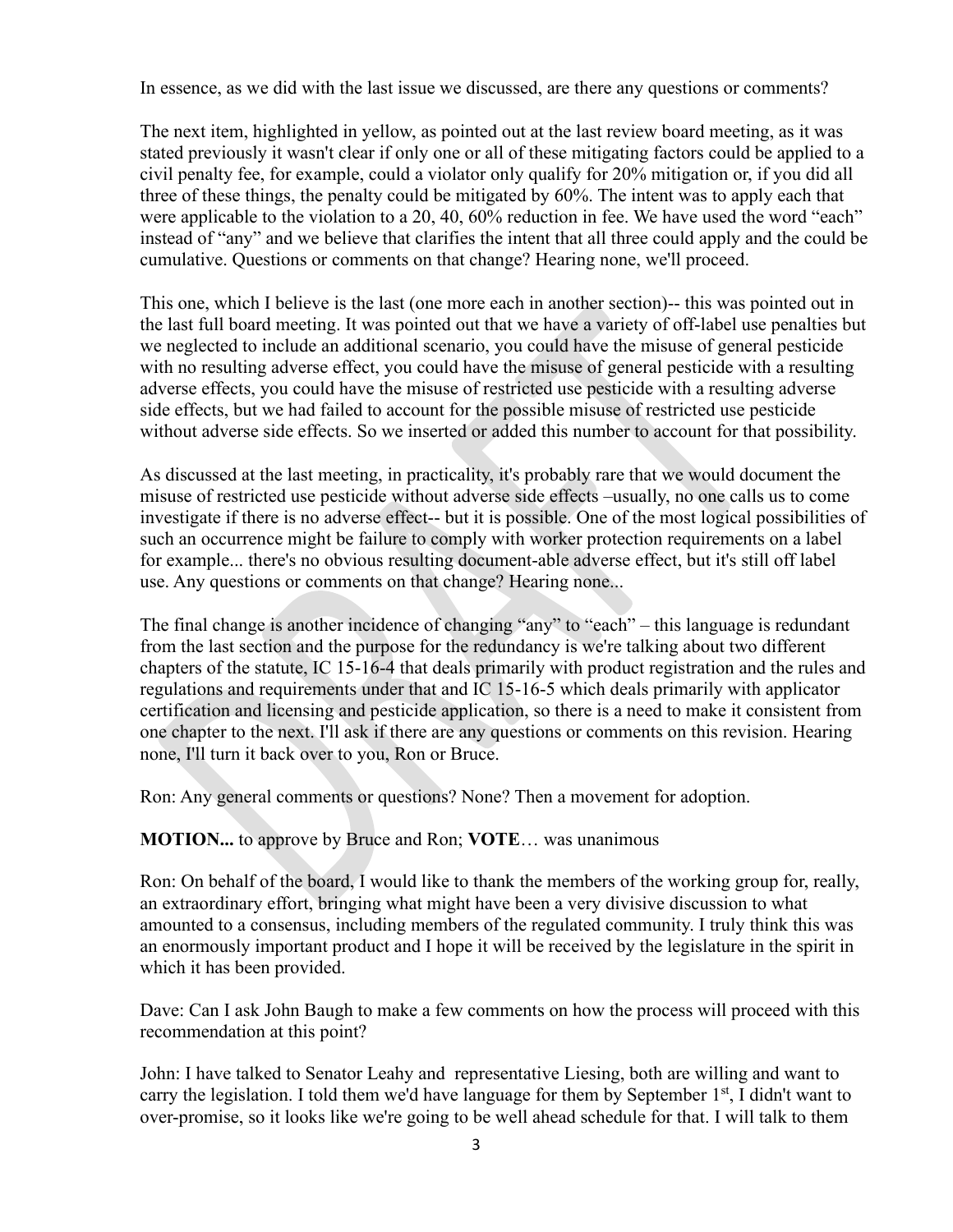and we will get it into legislative services, they will get it drafted and move forward. In the meantime, I think it would be very appropriate that either or letters or emails to the state chemist in support that we could pass along to those folks, saying we were part of the process, we watched the process, we feel good about in the end product, we are in support of this recommendation, something along those lines. It is critical to these legislators that the industry shows their support. The second thing is to be prepared to be called upon in committee hearings, be ready to step forward and testify. If there is any issue or need to alter-- it will go back through the process. We don't want to use this bill for anything that would be controversial at all. Thank you all for your hard work and all the good will that has developed from this process and the work that has gone into it. I think we can move this fairly quickly so long as everyone stays on board and in agreement.

Ron: I've watched all the videos and thank you for your enormous contributions Bruce: I agree, I appreciate John's input. It was helpful to have him on board. I believe that a request for letters has been sent out, it's something we need to follow up, and that's something I'm happy to help facilitate.

Ron: One other short item— Office of Indiana State Chemist drift data that George was going to present to us... George go ahead.

## **4. Review of Drift Cases**

Dave: Again, we're just trying to identify for you data that we have collected historically, data that you've probably seen over the last four years or so. We started charting our off target movement or drift complaint response investigation data by active ingredients, that became important a few years ago. So you can see what types of ingredients are involved in drift cases more often than others. This is just an indication of the top four over the last 15 years or so.

Ron: Are these counts equivalent counts, for the entire season?

Dave: All of the data is for the entire year, except for 2020 as we're still in the middle of putting that data together.

Ron: But is this a typical reflection of other years? Is is likely to go up a lot from here?

Bruce: This has been a better year for planting, so I imagine there will be fewer drift complaints, compared to last year, which was disaster.

Dave: One of the challenges was getting the active ingredient specific information in a form we can present it, usually you're not able to do that until the end of the year, but we are able to track dicamba complaints because we've been tracking dicamba complaints specifically and we usually know when a complaint comes in that we suspect it's a dicamba complaint. But for the other ingredients, such as glyphosate, you will see that number go up once we finalize some of those cases.

Ron: Normally, dicamba has already been used, right? So it looks like a real improvement, is that a fair assessment?

Dave: Yeah, I think there's an improvement if your estimation is fewer incidents, 2020 is an improvement.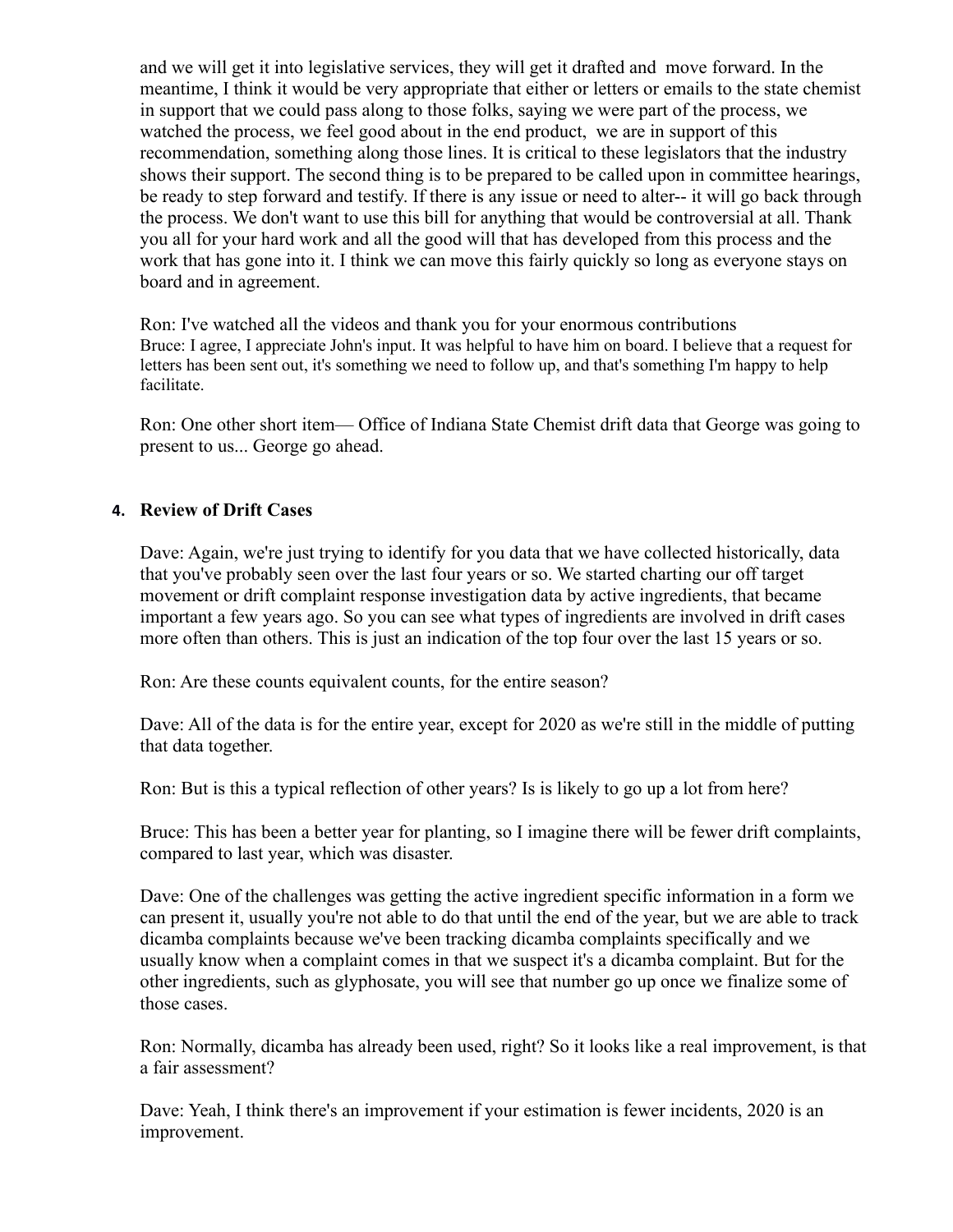Bruce: Again, we don't know whether that's due to enforcement or weather. This has been an extraordinarily good year for planting, compared to last year, 2017, 2018, both of which had a real wet spring.

Dave: I think you'll see that reflected partly in the total complaints, you'll see that as we're coming through.

George: I have taken a poll of the field staff, and although they do believe weather has had an impact and  $9<sup>th</sup>$  circuit court has an impact, they all believe that the cutoff date was the most significant factor in reducing drift complaints. We're about 90 down from where we were last year, according to OCM, we had about 90 of those come in August-- my phone has fallen silent on dicamba complaints now.

John Baugh: Question back to the slide-- what do you contribute the increase in glyphosate for those three years? Was it because it was part of the dicamba mix?

George: Yes, almost all of those had a glyphosate dicamba mix and that shot the glyphosate numbers up quite a bit.

John: Thank you.

George: As a matter of interest, whenever we keep track of these ag drift complaints, it's all ag drift, we've had approximately 13 Aerial drift cases, so those numbers are up just a bit... to coin a phrase, we've probably flattened the curve. Most of the investigators feel it's probably the June 20<sup>th</sup> cutoff date that's had the biggest impact on that.

Martha Clark-Mettler: Can you explain that a little more for me? Is it because it gives you less time to apply before it gets windy?

George: Looking at the data before this meeting, lsat year we had about 90 drift complaints come in in the month of August, I don't think we're going to get those this year, because anyone who is going to complain about dicamba already has.

Dave: Martha, if I can add, it may have to do with temperature. Higher temperature leads to a greater volatility with dicamba products... It could due to a more advanced stage of neighboring crops, if you apply when they're in a sensitive stage... if they're not emerged yet, they aren't impacted while in the later in the year you go, the more plants may be there to impact.

Martha: So this cutoff date was a mandated date?

Dave: Yes, June 20<sup>th</sup> was a state restriction above and beyond what the federal label required. Several other states did so too, IL, MN, SD, ND... but those are all state actions above and beyond EPA requirements.

Martha: All right; seems like you made the right choice.

Rick: Do we have it sorted out what's mostly being impacted in the complaints? Which crops?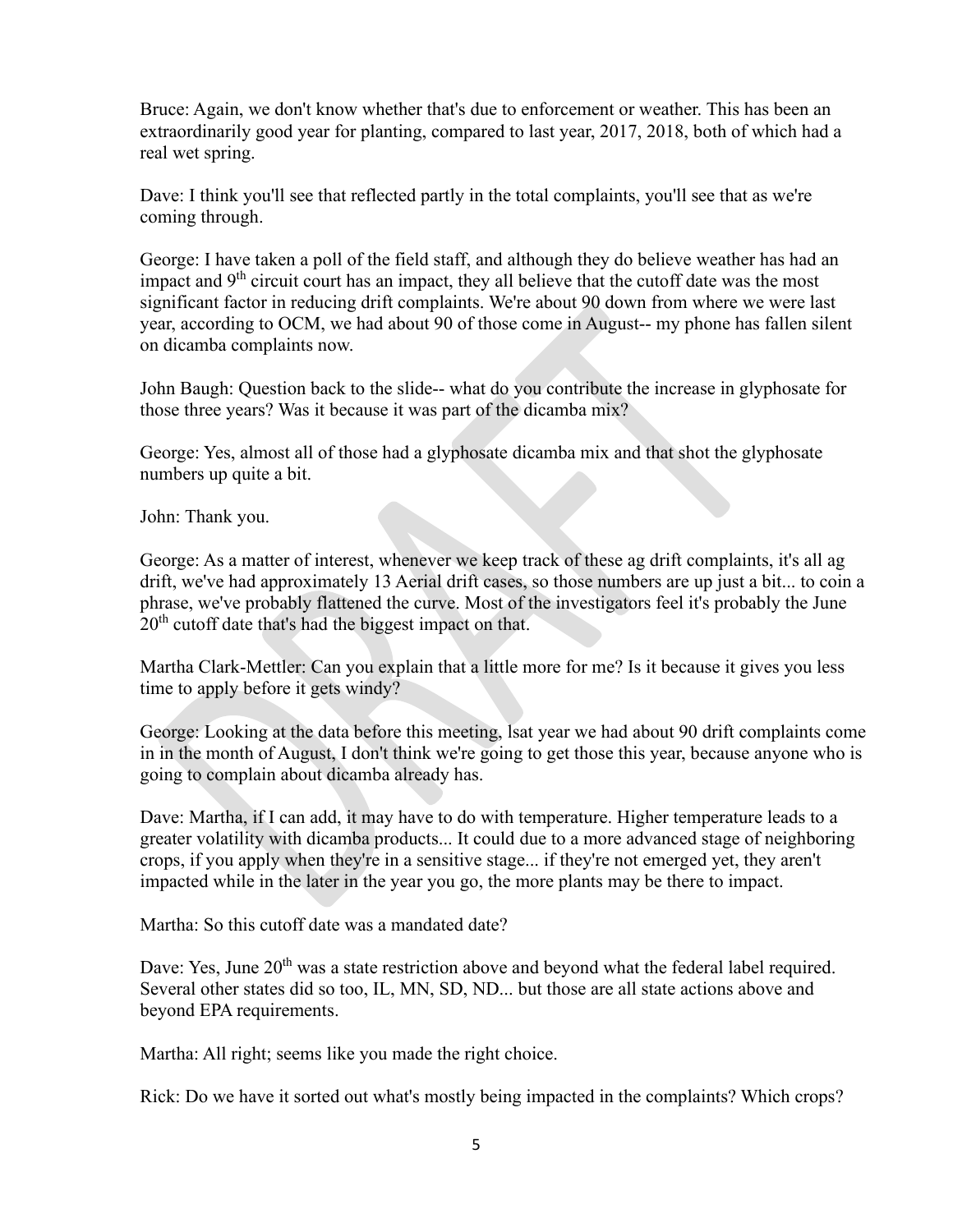Dave: We are tracking that data, it may not all be in the database yet. Most of these are nontarget movement to non DT soybeans.

George: No, you are correct. In the spring we get a lot of homeowner complaints, about their trees their ornamental, but then it's impacting non DT beans, those are the complaints we get. We're including documentary, so they don't have to have confrontations with their neighboring farmer, that has boosted the numbers a little bit, but most of it is impacting non DT beans.

Dave: Looking at it holistically, it was a good year to avoid drift. Maybe that had a lot to do with favorable conditions. Overall numbers look better and the dicamba numbers on top of that look better.

George: Right. If we got those same 90 complaints this year, the numbers would bounce right back up to the 2019 levels, but I don't expect that to happen, and that's due to the cutoff date.

Dave: Questions for George?

Seth Dibblee: George, this is Seth with EPA Chicago- I wondered if you've had any complaints of any post cutoff use? Of use of dicamba after June 20.

George: One. Yes, we've gotten one-- they were in a time crunch and have actually admitted that they did it, but yes, we have one that we're investigating where they applied after the cutoff date.

Seth: Okay, thanks.

Dave: Any other questions? No... Ron, talk about next meeting?

### **5. Next Meeting…**

Ron: We need to have one additional meeting this year. The date is uncertain as part of it going to depend on what EPA might do between now and the end of the year. Considering that we seem to be successful at having virtual meetings (hopefully there won't be many more) it seems like it might make more sense to hold on deciding the date until its clear whether we will need a specific response to whatever comes across. Given that, we'd like to defer any decision about a projected date-- three months from now would put it in early to mid-November, but it might have to be sooner than that depending on what is expected of the board.

If there are no objections to that, then, when the time comes, we will canvas everyone to find an acceptable meeting date.

Are there any objections to that? …

Dave: The only other comment I will make-- potential topics for future meetings, as Ron indicated, reacting to EPA decision on dicamba use on soybeans for the upcoming year, that'll be important to us as it has been the past five years. In addition to that the only other agenda item in the queue... we will maybe have some decisions related to enforcement appeal hearings, figuring out if we can do that virtually and safely between now and a future board meeting. There may be a panel decision to vote on at a futrue meeting, but in addition to that, the intention is to get back to an overall rule revision, collectively deciding if adjustments or tweaks are necessary. Started that process over six months ago, got sidetracked due to COVID, but we can get back to the business of that, of maybe approving and fine tuning our rules. Some things are of significance only to the State Chemist Office for revision, other things are significant to industry and public, once we start that process again, we'll get that information to you, hopefully in a timely fashion,